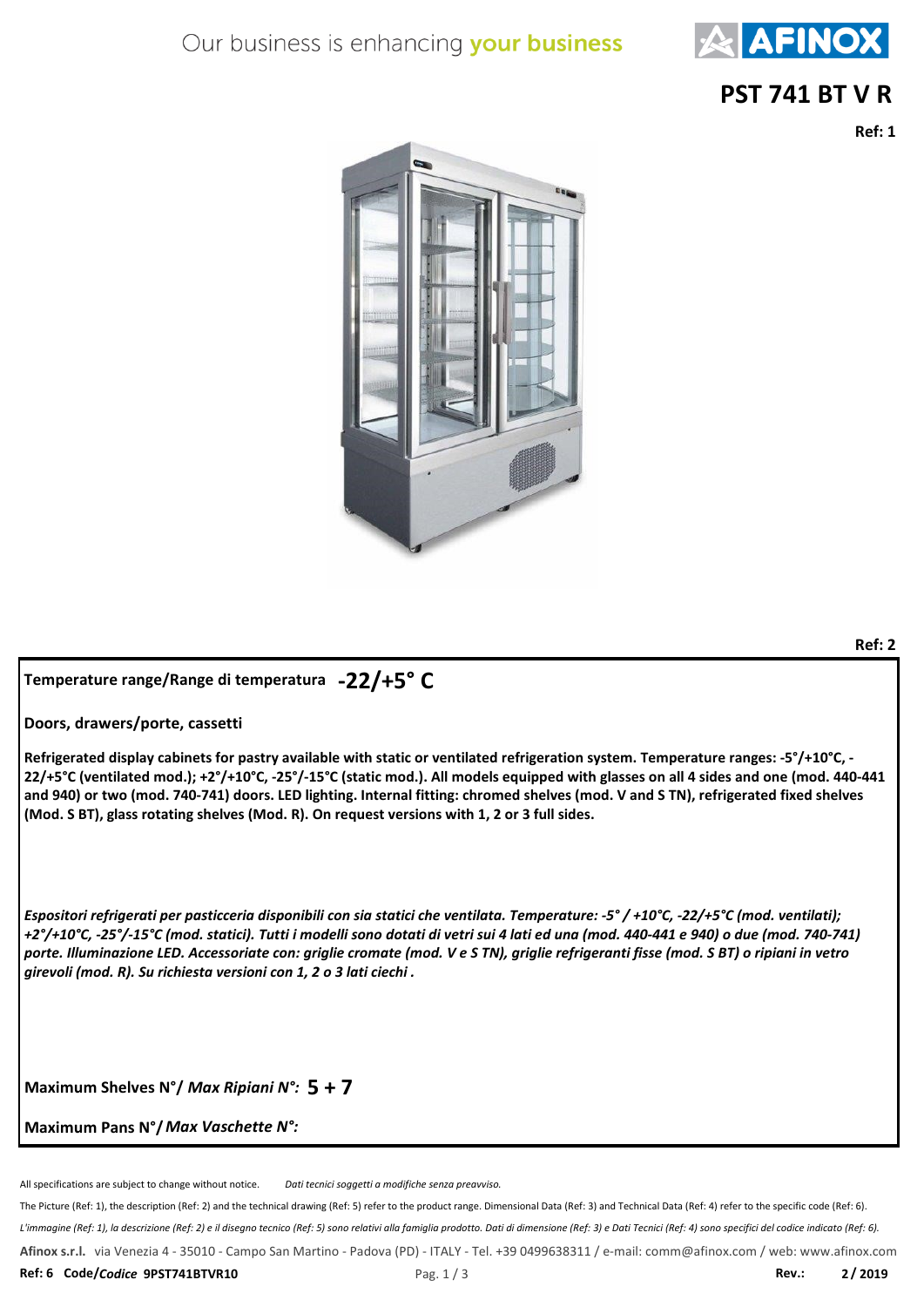## Our business is enhancing your business



#### *Dimensioni Esterne (mm) LxPxH* 1320x640x1930 Packing Dimensions (mm) WxDxH 1420x740x2200 *Dimensioni Imballo (mm) LxPxH* **External dimensions (mm) WxDxH Gross Weight (Kg)** *Peso Lordo (Kg)* 268 **Net Weight (Kg)** *Peso Netto (Kg)* 247 *Spessore di isolamento (mm)* **Insulation Thickness (mm) Internal Volume (l)** *Volume Interno (l)* **Dimensional Data/** *Dati di dimensione:* **Ref: 3 Internal Dimensions (mm) WxDxH** 1220x540x1270 *Dimensioni interne (mm) LxPxH*

#### **Technical Data/** *Dati Tecnici:*

| <b>Technical Data/Dati Tecnici:</b>                                                  |       |                                                                    | Ref: 4                 |
|--------------------------------------------------------------------------------------|-------|--------------------------------------------------------------------|------------------------|
| Power supply (V/Ph/Hz)<br>Alimentazione (V/P/Hz)                                     |       | $230 / 1 / 50$ Noise (db) 5m<br>Rumore (db) 5m                     |                        |
| <b>Yearly Energy Consumption (kWh/annum)</b><br>Consumo energetico Annuo (kWh/annum) |       | Daily energy consumption (kWh/24h)<br>Consumo energetico 24H (kWh) |                        |
| Nominal power consumption (W)<br>  Potenza assorbita (W)                             | 1200* | Maximum absorbed current (A)<br>Massima corrente assorbita (A)     |                        |
| <b>Energy efficiency class</b><br><b>Classe Energetica</b>                           | L1    | <b>Climatic Class</b><br><b>Classe Climatica</b>                   | $(35^{\circ}C - 75\%)$ |
| Blast chilling yield (Kg) ***<br>Resa Abbattimento (Kg) ***                          |       | Refrigerating power (W)<br>Potenza Frigorifera (W)                 | 1480*                  |
| Shock freezing yield (Kg) ***<br>Resa Surgelazione (Kg) ***                          |       | Gas                                                                | R507 - - Kg 0,80       |
| Compressor/ Compressore                                                              |       | <b>Controller</b>                                                  |                        |
|                                                                                      |       | Electronic/Elettronica                                             |                        |

 $*(-30/+45° C), **(-10/+45° C)$ */Sovrastruttura*

\*\*\* The blast chilling & shock freezing yields, expressed in Kg or Ib are indicative and not binding. The food cooling time depends on its composition and sizing. The actual cooling time for various food might be different from the indicated one.

*\*\*\* Le rese in abbattimento e in surgelazione espresse in Kg o lb sono indicative e non vincolanti. Il tempo di raffreddamento degli alimenti dipende dalla loro composizione e dimensione. Il tempo di raffreddamento reale dei vari alimenti, potrebbe essere diverso da quello indicato.*

All specifications are subject to change without notice. *Dati tecnici soggetti a modifiche senza preavviso.*

The Picture (Ref: 1), the description (Ref: 2) and the technical drawing (Ref: 5) refer to the product range. Dimensional Data (Ref: 3) and Technical Data (Ref: 4) refer to the specific code (Ref: 6).

*L'immagine (Ref: 1), la descrizione (Ref: 2) e il disegno tecnico (Ref: 5) sono relativi alla famiglia prodotto. Dati di dimensione (Ref: 3) e Dati Tecnici (Ref: 4) sono specifici del codice indicato (Ref: 6).*

**Afinox s.r.l.** via Venezia 4 - 35010 - Campo San Martino - Padova (PD) - ITALY - Tel. +39 0499638311 / e-mail: comm@afinox.com / web: www.afinox.com

**Ref: 6 Code/***Codice* **9PST741BTVR10** Pag. 2 / 3 **Rev.: 2 / 2019**